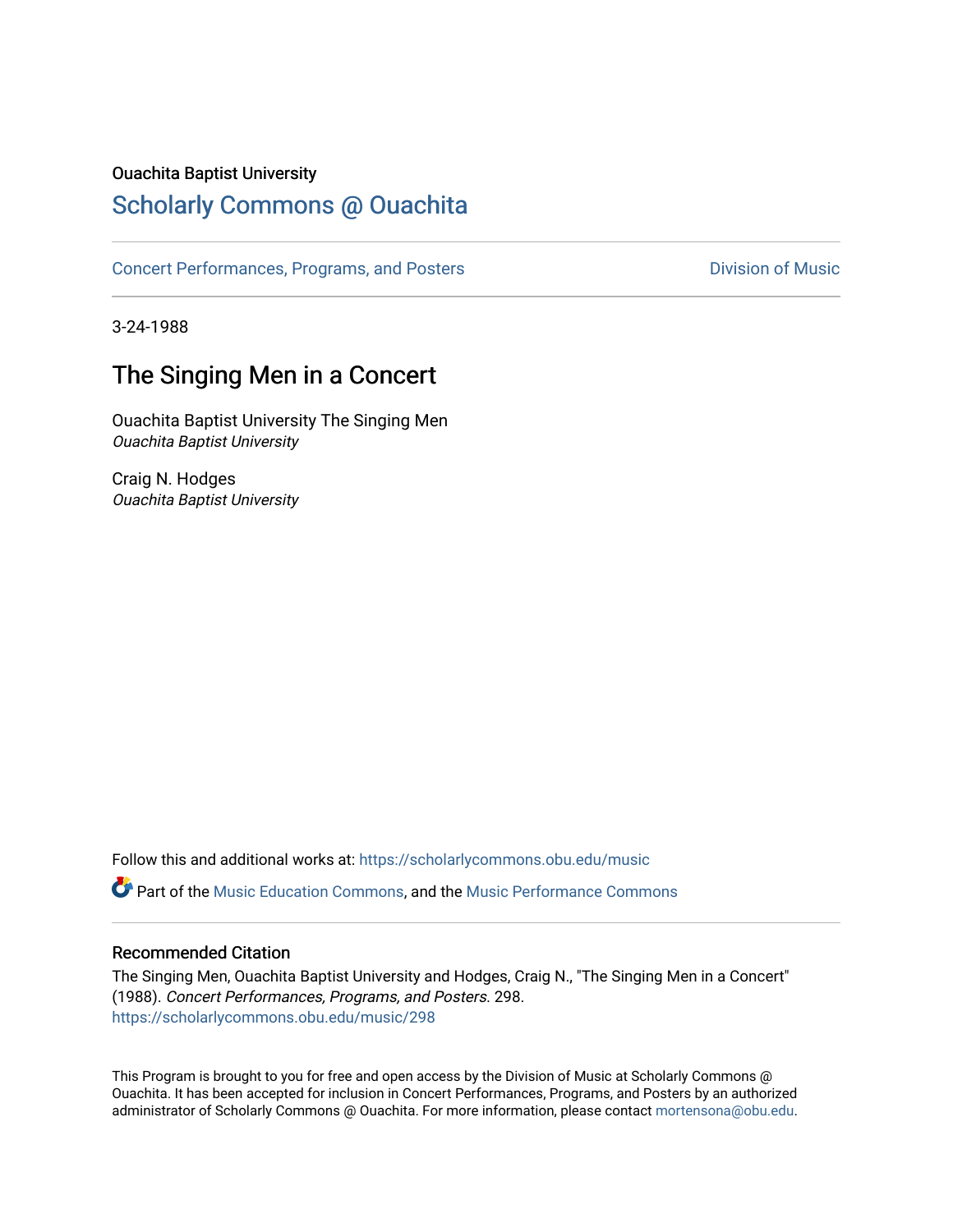

## **CRAIG N. HODGES, DIRECTOR**

## March 24, 1988 7:00 P.M.

# **Mabee Fine Arts Center Recital Hall OUACHITA BAPTIST UNIVERSITY**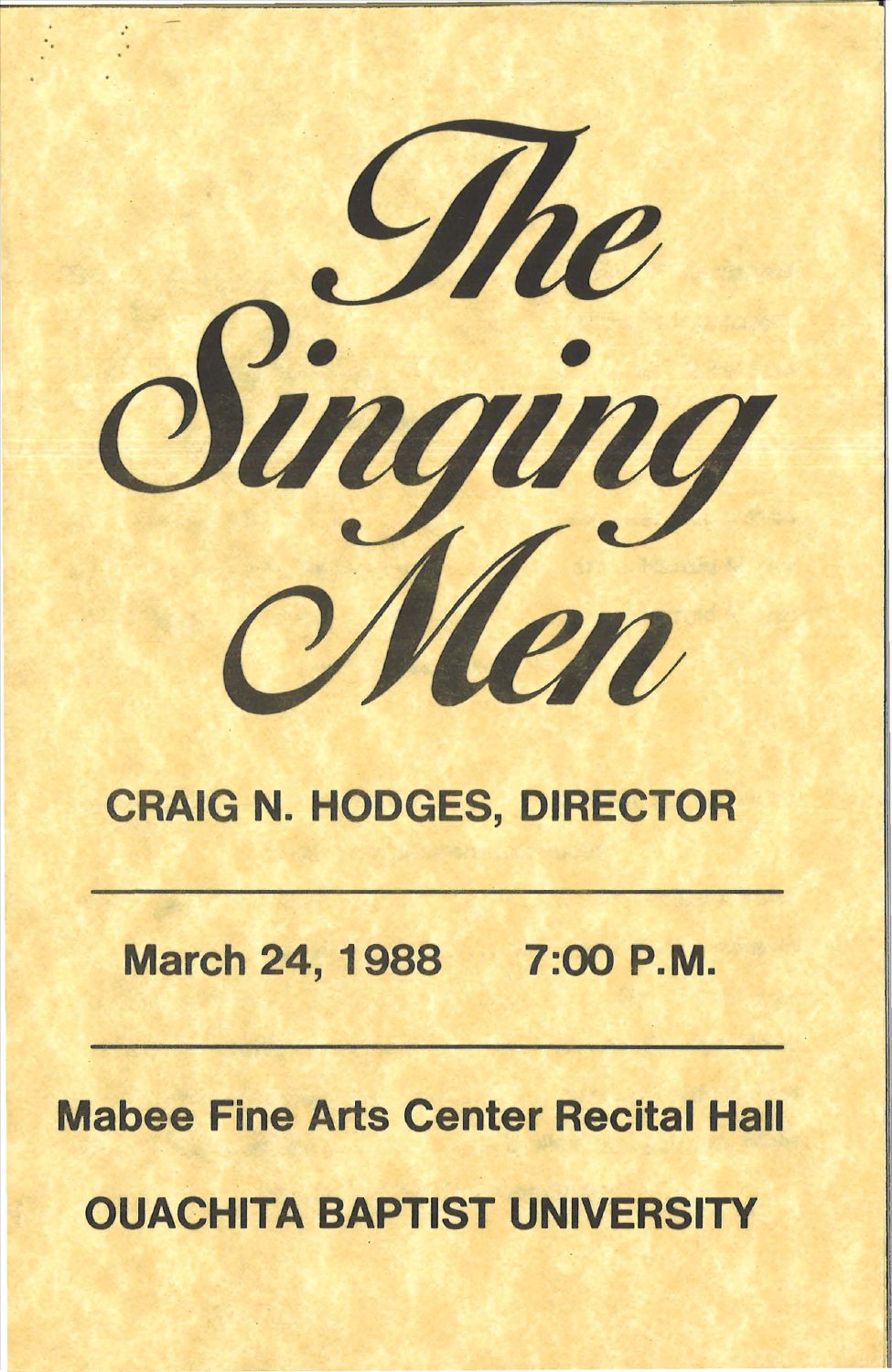## **PROGRAM**

÷.

## Roomer

| Make a Joyful Sound Jerome K. Ramsfield            |  |
|----------------------------------------------------|--|
| Song of Peace  Vincent Persichetti                 |  |
| Two Sacred Harp Melodies arr. Buryl Red            |  |
| <b>On Jordan's Stormy Banks</b>                    |  |
| <b>Gospel Trumpet</b>                              |  |
| The Morning Trumpet  arr. Michael Richardson       |  |
| God of Grace and God of Glory arr. J. Harold Moyer |  |
| How Firm a Foundation arr. J. Harold Moyer         |  |

with Brass Ensemble

# II

| Lord, Listen to Your Children Medema, arr. Schrader   |  |
|-------------------------------------------------------|--|
| <b>Randy Cox, Student Conductor</b>                   |  |
| How Great Thou Art arr. Dick Bolks                    |  |
| We Shall Walk Through the Valley arr. William Appling |  |
| My Good Friend Roger Emerson                          |  |
| Down in the Valley arr. George Mead                   |  |
| Marry a Woman Uglier Than You  arr. Leonard de Paur   |  |
| We'll Stand Together Smiley, McSpadden, Mohr          |  |
| <b>Randy Cox, Student Conductor</b>                   |  |